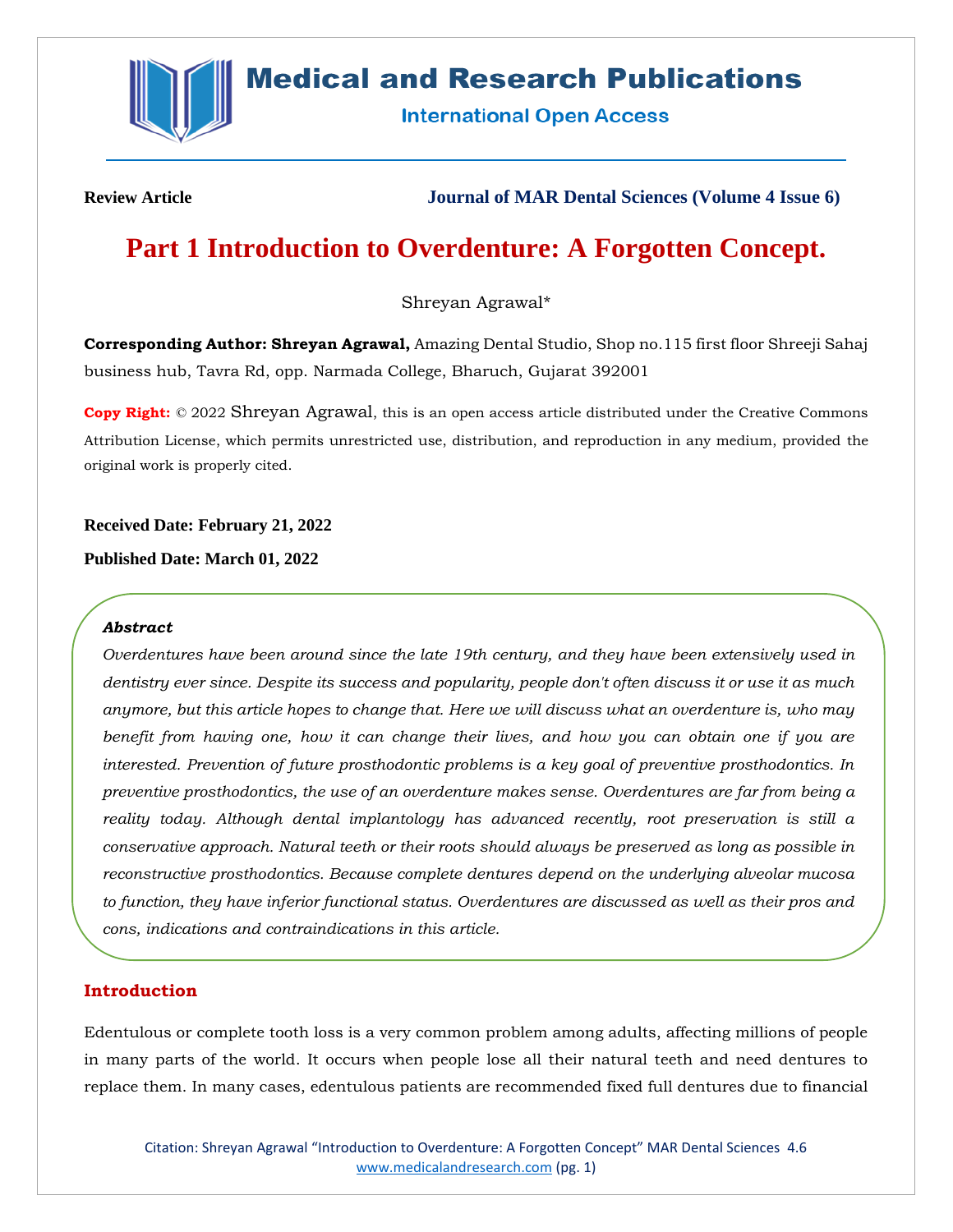reasons. At first glance, full fixed dentures look better than overdentures because they preserve bone volume around dental implants. However, other aspects make overdentures popular over full fixed dentures. For example

1. Patients with overdentures can eat better food and more kinds of food in comparison to those with full fixed dentures.

2. Unlike traditional denture wearers, patients who wear overdentures don't have any feeling that something is wrong in their mouth while eating, so they enjoy eating with less anxiety.

3. People who wear overdentures generally suffer from fewer problems such as prosthesis-related pain, irritation, ulceration and gingival recession in comparison to those with conventional dentures; hence it increases the patient's quality of life.

4. Further improvement on aesthetics may also be possible by selecting several prosthetic components from various colours available; i.e., adding an element of personalization to your smile rather than having a monotonous colour palette as you would with fixed full dentures. Hopefully, these factors mentioned above can aid elderly patients/edentulous patients to achieve a higher quality of life via overdenture therapy.

But only one thing needs to be kept in mind: The patient must strictly follow oral hygiene routines, take care of his or her skin and inspect his/her dentures regularly. We must teach our patients how to properly maintain their Tooth Supported Overdenture or implant-supported overdenture for them to be able to enjoy maximum benefit out of their treatment plan.

#### **Concept of Overdenture**

It is a prosthetic restoration that can be used in patients who have lost all or most of their natural teeth. It is a removable partial denture that is made from metal, porcelain or plastic, and it consists of a framework that has attachments for natural-looking artificial teeth. An overdenture fits over your remaining teeth, providing you with function, speech and appearance. It protects your gums in areas where there are no natural teeth for support. Retaining roots in the alveolar process is based on the proven observation that as long as the root remains, the bone surrounding it remains. This overcomes the age-old prosthetic problem of ridge resorption

An overdenture cover retaining four teeth, two molars and two canines (Figure 1, 2, 3), one each at the four divergent points of an arch, should guarantee perfect balance and long life to a full overdenture. It depends on how much space your jawbone offers after some of your natural teeth have been removed due to decay or periodontal disease. Overdentures are custom made to fit properly. They are available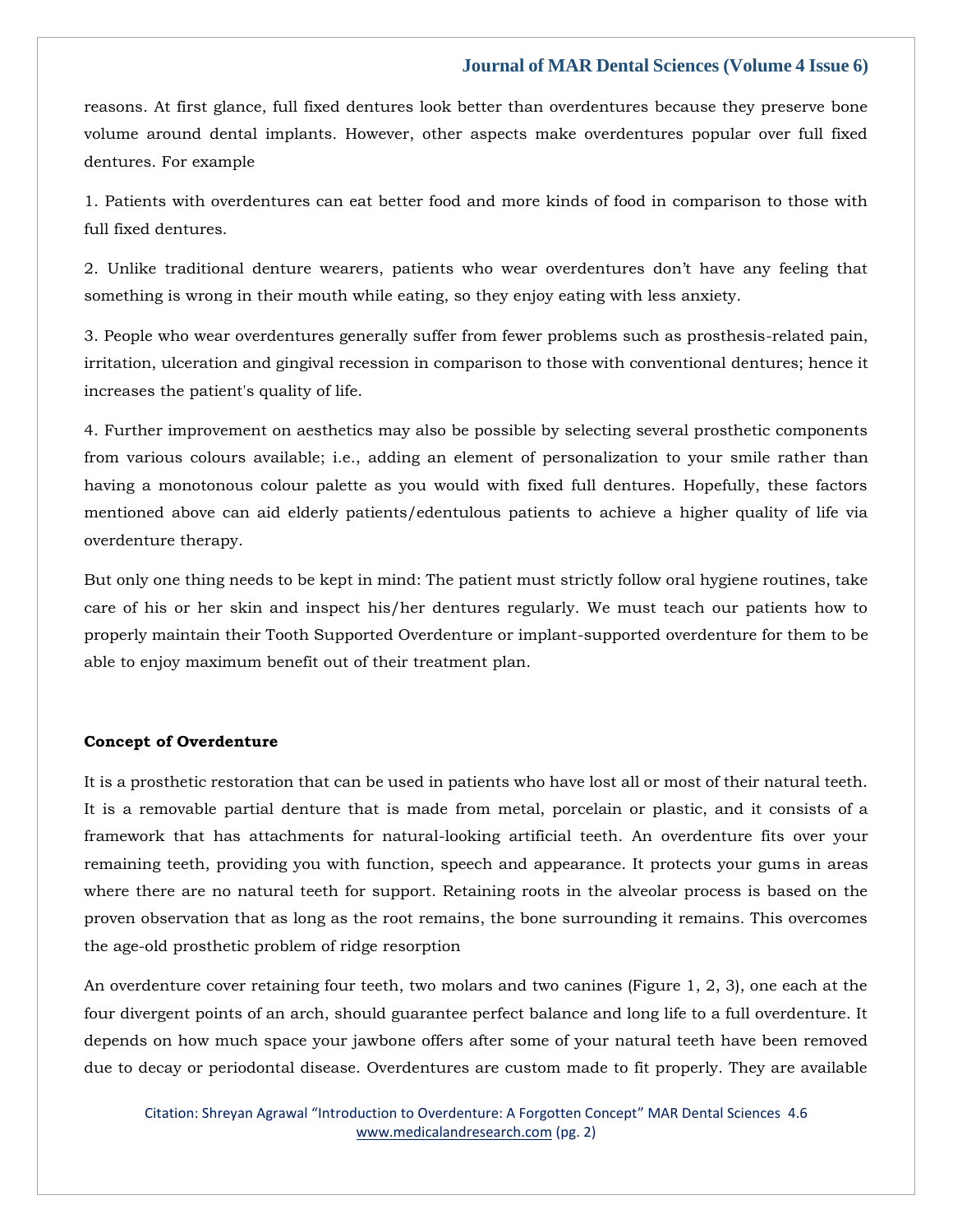only by prescription. Some types of overdentures include complete full dentures, partial removable dentures (PRDs), implant-supported complete full dentures and implant-supported PRDs (Figure:- 4). Sometimes they are called fixed dentures as opposed to removable. This means that once they're placed in your mouth, they remain. Traditional removable dentures must be removed nightly for cleaning. In contrast, overdentures can stay in place 24 hours a day and many patients forget they even have them.

Unfortunately, patients requiring prostheses seldom present just these ideal conditions, and the dentist must make do with the best that can be devised from the dentition remaining. Nonetheless, cross-arch arrangements should be avoided; for example, a molar abutment on one side and a canine on the other. The rocking and torquing action set up by this arrangement lead to problems and the loss of one or both abutments. The molar abutment alone is preferable to the diagonal cross-arch situation.

If the selected abutment teeth are reduced to a short rounded or bullet shape –literally tucking the abutments inside the denture base-the crown-root ratio of the tooth is vastly improved, especially when periodontally involved teeth have lost some alveolar support. The teeth will work well as abutments for full overdentures due to their shortened length.





**Fig 1:** Bilateral Canine for the Abutments for Overdenture**. Fig 2:-** Metal Copings over the Bilateral Abutments

Citation: Shreyan Agrawal "Introduction to Overdenture: A Forgotten Concept" MAR Dental Sciences 4.6 [www.medicalandresearch.com](http://www.medicalandresearch.com/) (pg. 3)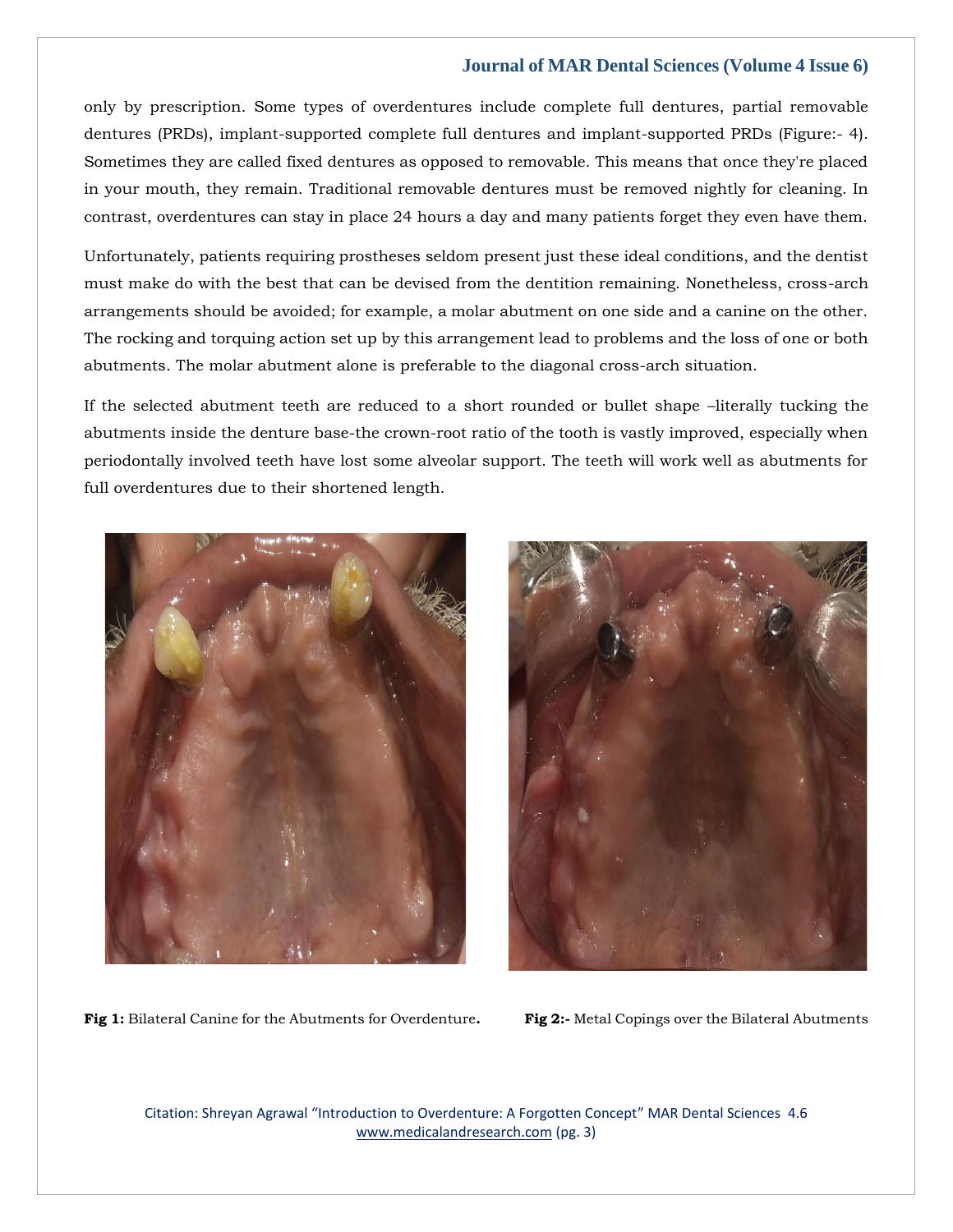

**Fig 3:-** Tooth Supported Overdenture in Patient Mouth. **Fig 4:-** Implanted Supported Overdenture.

### **Indications and Advantages**

fixed in place or removable. It is a popular choice among those who are edentulous and have compromised quality of life due to missing teeth. An oral examination with a prosthodontist will determine if you are a candidate for an overdenture (Table:- 1). Moreover, it gives patients

- 1. Improved speech ability,
- 2. Chewing efficiency and
- 3. Confidence when compared to partial dentures.

4. One of its most attractive features is that unlike full dentures, which are unable to preserve the facial structure (also known as esthetics).

5. overdentures allow your natural dental arch structure (or at least part of it) to remain intact while giving you back some functionality.

6. While removable dentures are great for those who have compromised saliva production, those with complete edentulism generally opt for fixed overdentures over full dentures.

7. Fixed overdenture is a traditional choice, which is capable of providing years of service when well cared for by their owners.

8. Overdentures also include the psychic support some patients receive from not being edentulous.

Citation: Shreyan Agrawal "Introduction to Overdenture: A Forgotten Concept" MAR Dental Sciences 4.6 [www.medicalandresearch.com](http://www.medicalandresearch.com/) (pg. 4)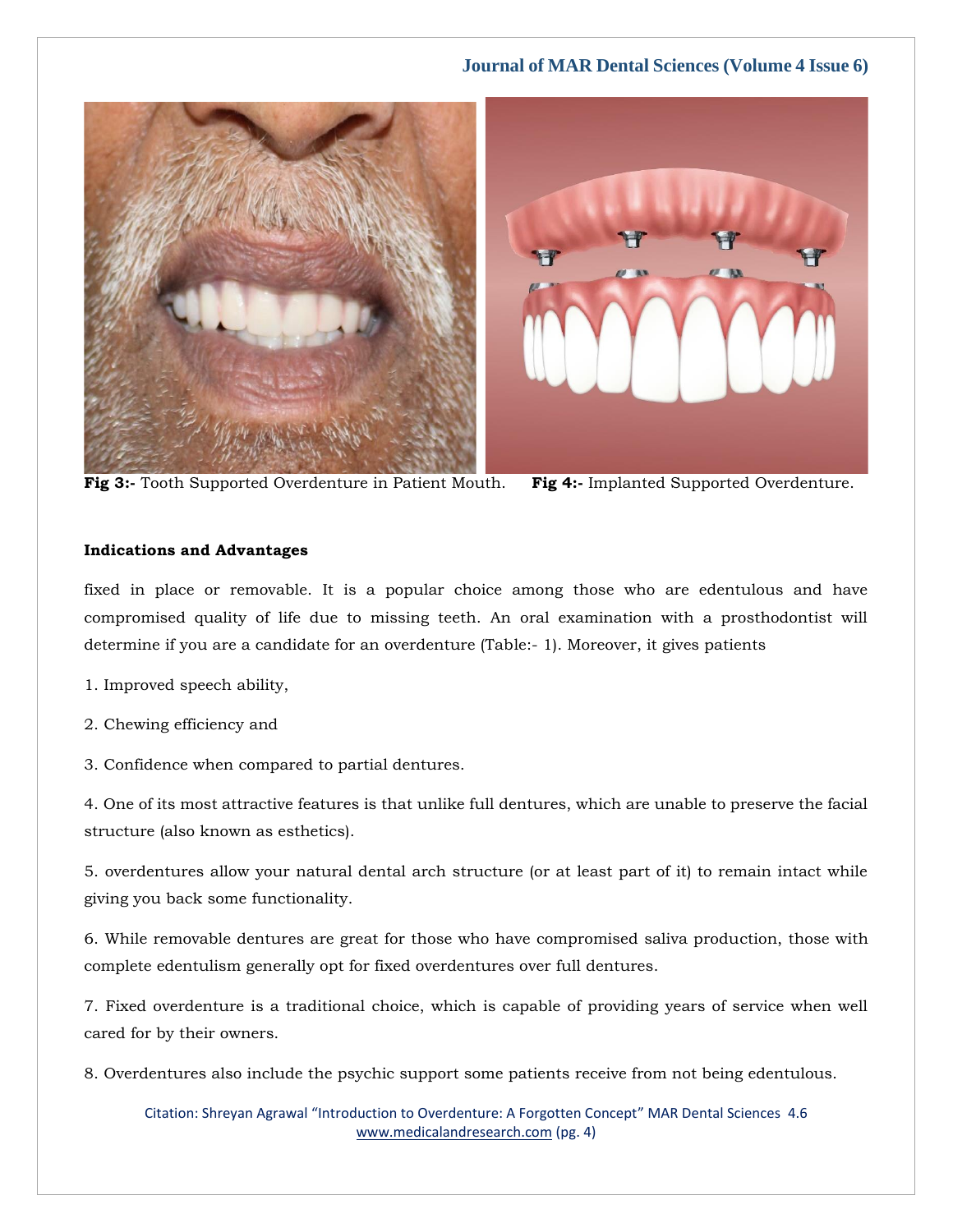9. The preservation of the alveolar ridge and the shielding of the ridge from stress provided by firm abutment teeth.

10. One should also be aware that the vertical dimension is better preserved if ridge height is maintained.

11. Stability And retention derived from firm abutments.

A complete set of overdentures should be considered for almost every patient requiring full-mouth extractions. It is possible to use these "hopeless" teeth as abutments for overdentures, especially if they are paired with natural teeth or removable partial dentures. An overdenture resists the occlusal forces exerted by the natural teeth better than a full denture. The retained roots under the overdenture are thought to have provided this resistance because of the proprioceptive sensory mechanism that they possess. Even if only one abutment is available, an overdenture may be used as partial denture support.

| <b>OVERDENTURE</b> |                                              |                                                |  |
|--------------------|----------------------------------------------|------------------------------------------------|--|
|                    | <b>ADVANTAGES</b>                            | <b>DISADVANTAGES</b>                           |  |
| 1.                 | Preservation of Alveolar Bone.               | 1. Caries susceptibility.                      |  |
| 2.                 | Preservation of Proprioceptive Response.     | 2. Periodontal breakdown of the abutment       |  |
| 3.                 | Support.                                     | teeth.                                         |  |
| 4.                 | Stability.                                   | 3. Over contour.                               |  |
| 5.                 | Retention.                                   | 4. Under contour.                              |  |
| 6.                 | Equally effective or superior method of      | 5. Encroachment of the interocclusal distance. |  |
|                    | treatment.                                   | $6.$ Cost.                                     |  |
| 7.                 | Simplicity of construction.                  | 7. Additional patient responsibility.          |  |
| 8.                 | Stabilization of existing structure.         |                                                |  |
| 9.                 | Ideal occlusion.                             |                                                |  |
|                    | 10. Aesthetics excellence                    |                                                |  |
|                    | 11. Open palate possible.                    |                                                |  |
|                    | 12. Ease in making measurements              |                                                |  |
|                    | 13. Less trauma to supporting structures.    |                                                |  |
|                    | 14. Excellent patient acceptance.            |                                                |  |
|                    | 15. Conversion to complete denture.          |                                                |  |
|                    | 16. Transitional or training denture.        |                                                |  |
|                    | 17. Minimal adjustments.                     |                                                |  |
|                    | 18. Possibility of using attachments or soft |                                                |  |
|                    | liners.                                      |                                                |  |
|                    | 19. Ease of maintenance.                     |                                                |  |
|                    | 20. Ease of cleaning.                        |                                                |  |
|                    | 21. Reversibility.                           |                                                |  |
|                    |                                              |                                                |  |

#### **Table 1:- Advantages & Disadvantages of Overdenture.**

Citation: Shreyan Agrawal "Introduction to Overdenture: A Forgotten Concept" MAR Dental Sciences 4.6 [www.medicalandresearch.com](http://www.medicalandresearch.com/) (pg. 5)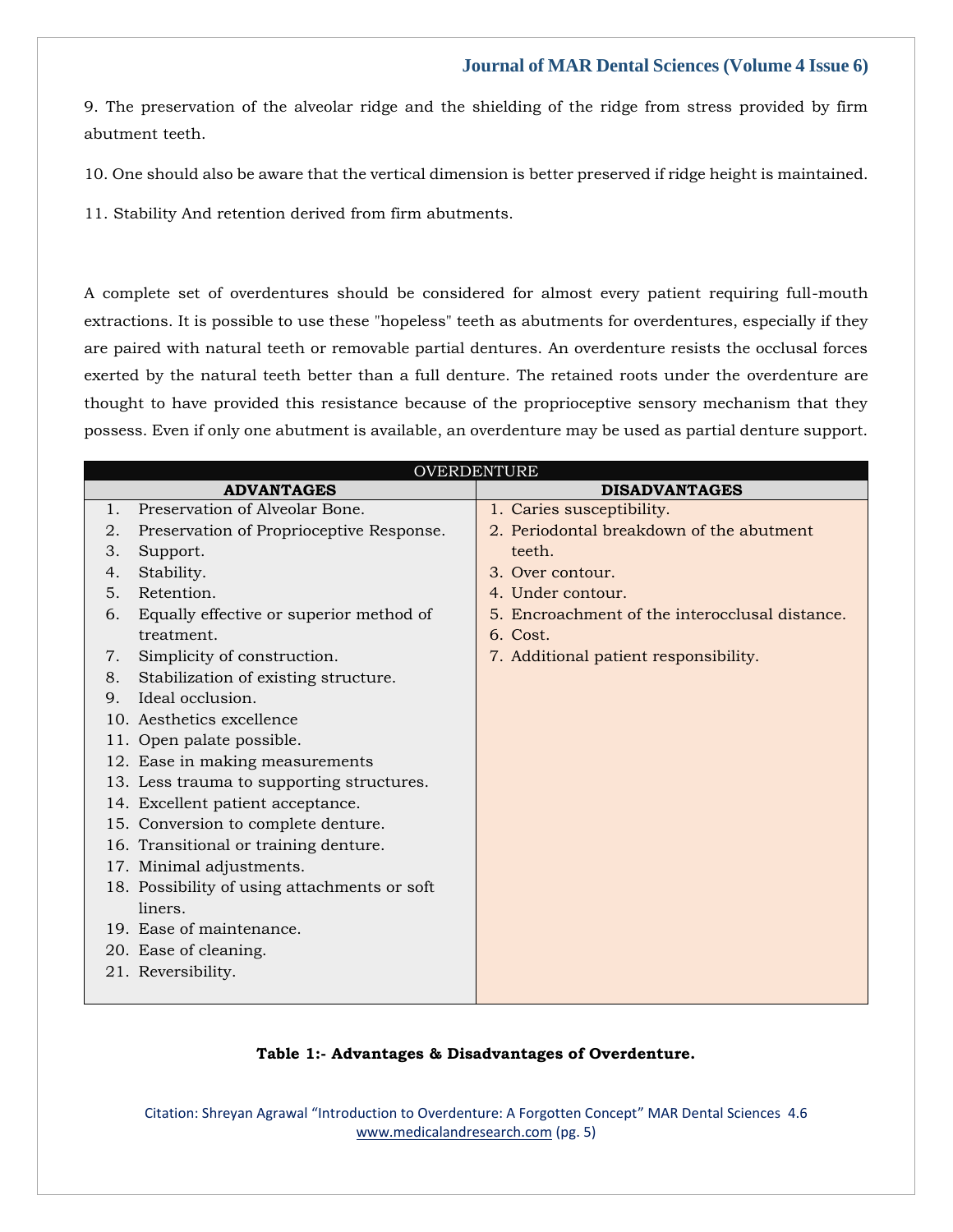## **Contraindications and Disadvantages**

There are certain conditions in which a dental appliance cannot be safely used. The individual should consult with his or her dentist before deciding on an overdenture. These conditions include a patient's (Table:- 2)

1. Age

- 2. Physical condition
- 3. Mental state
- 4. Oral health status

5. When the remaining alveolar support is so lacking that no tooth can be retained for very long.

6. If the remaining natural teeth are adequate to restore the mouth with fixed or removable partial dentures, instead of overdenture.

If a person has lost all of his or her teeth in one or both jaws and needs help supporting what remains of their natural dentition, then he or she is probably a good candidate for an overdenture. However, patients mustn't rush into treatment without first discussing it with their dentist.

A thorough examination should be performed before any procedures are carried out. The objective of such an exam will be to ensure that no underlying health issues exist which would interfere with successful overdenture fabrication or use.

| OVERDENTURE                                           |                                                                                                |  |  |
|-------------------------------------------------------|------------------------------------------------------------------------------------------------|--|--|
| <b>INDICATIONS</b>                                    | <b>CONTRAINDICATION</b>                                                                        |  |  |
| 1. Patients with a poor prognosis for complete        | 1. Another method is superior.                                                                 |  |  |
| dentures.                                             | 2. Patient co-operation.                                                                       |  |  |
| 2. Congenital defects like cleft palate, oligodontia, | 3. Age                                                                                         |  |  |
| microdontia, cleidocranial dysostosis, class III      | 4. Physical condition                                                                          |  |  |
| patients with the prognathic mandible.                | 5. Mental state                                                                                |  |  |
| 3. Acquired defects like accidents, diseases.         | 6. Oral health status<br>7. When the remaining alveolar<br>support is so lacking that no tooth |  |  |
| 4. When pronounced vertical overlap of anterior       |                                                                                                |  |  |
| teeth is required.                                    | can be retained for very long.                                                                 |  |  |
| 5. Teeth with questionable prognosis.                 | 8. If the remaining natural teeth are                                                          |  |  |
| 6. Unilateral overdenture                             | adequate to restore the mouth with                                                             |  |  |
| 7. Removable partial overdentures.                    | fixed or removable partial dentures,<br>instead of overdenture.                                |  |  |
| 8. Single complete denture opposing natural           |                                                                                                |  |  |
| anterior teeth.                                       |                                                                                                |  |  |

**Table 2:-** Indication And Contraindication Of Overdenture.

Citation: Shreyan Agrawal "Introduction to Overdenture: A Forgotten Concept" MAR Dental Sciences 4.6 [www.medicalandresearch.com](http://www.medicalandresearch.com/) (pg. 6)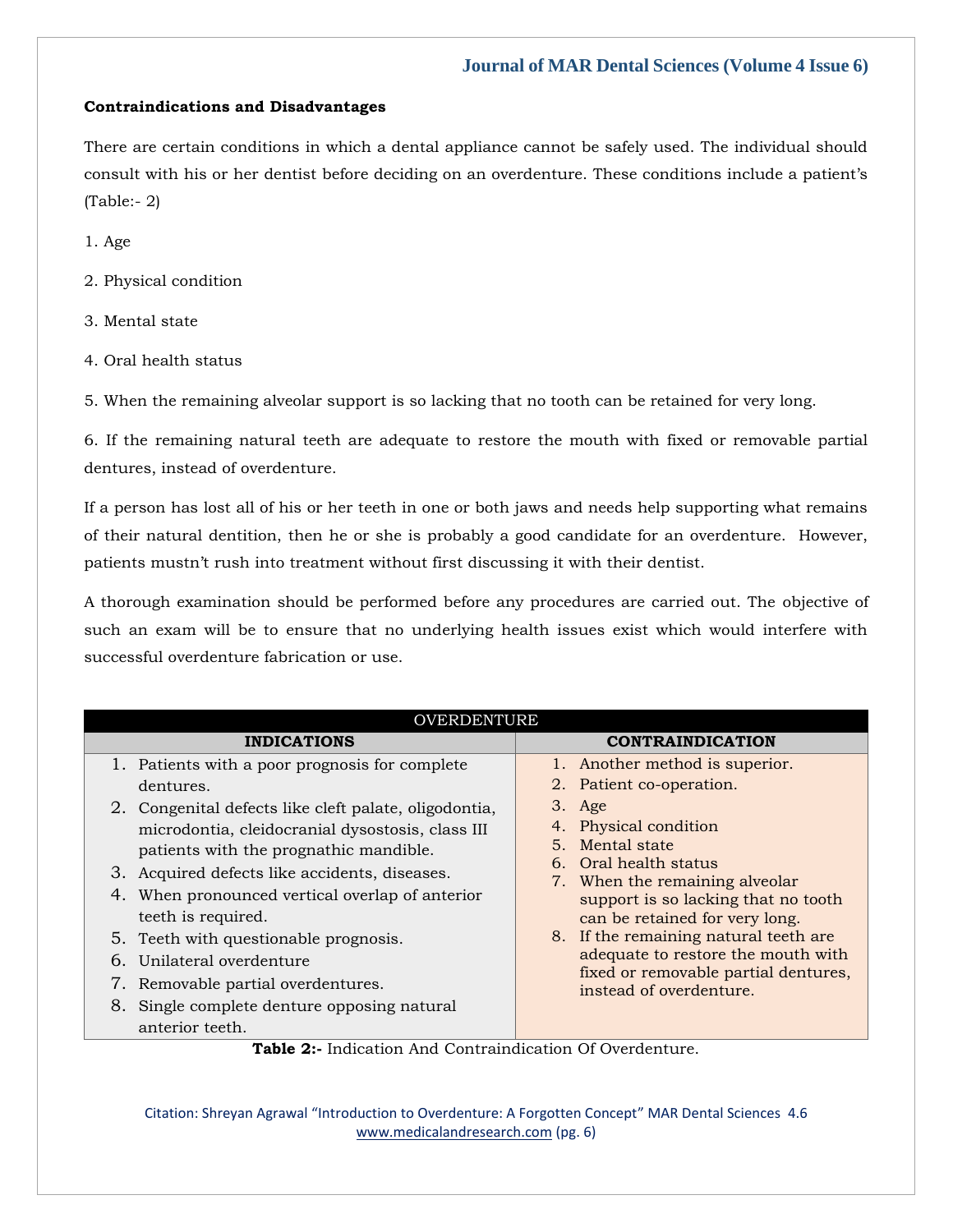#### **Problems Related to Overdentures**

Overdentures have caused several problems, mainly because of poor case selection and insufficient patient cooperation.

Prosthodontists have discovered that teeth close together make poor abutments and that the tissue and bone between them weaken when stressed. Torquing rotation is also a problem when it is focused on one abutment, usually an anterior mandibular tooth.

Unfortunately, dental caries and periodontal disease are the most serious problems. Overdenture patients must be taught to take excellent home care of their dentures - they should brush the abutments and surrounding area every day, and they should also brush the inside of their dentures possible.

#### **Possible solutions for Overdenture Problems**

Despite the Dentist help, some potential problems can occur with overdentures. Toothache and pain in your gums can be common if your teeth don't fit together properly or if you don't wear them often enough. Your dentist should always be able to fix these issues with a bit of work, but they may give you some tips on how to prevent them from happening in future. Better in-home patient cooperation is by far the best way to solve the caries-periodontal problem.

1. A special 0.4% stannous fluoride gel is now available to be used in the "well" within the base plate as a means to remineralize the dentin.

2. Periodontal disease, however, can only be controlled by removing plaque and applying equal and proper pressure to the abutments.

3. Relining may also need to be done more frequently.

4. Cast copings can be constructed to cover and contour the abutment teeth to solve the caries problem. In the end, this seems like a lot of money spent on a problem that could be solved with a toothbrush.

5. When there is severe abrasion of the dentin stump, coverage is recommended to prevent significant tooth loss. There are many factors contributing to these cases, but bruxism is the major cause.

6. Another common problem is that food gets stuck in between your gum and tooth while wearing an overdenture. This is called a sandwich bite; if it happens to you too much it could lead to plaque buildup which could damage your tooth underneath. You need to make sure that you are flossing properly before having new ones fitted.

Citation: Shreyan Agrawal "Introduction to Overdenture: A Forgotten Concept" MAR Dental Sciences 4.6 [www.medicalandresearch.com](http://www.medicalandresearch.com/) (pg. 7)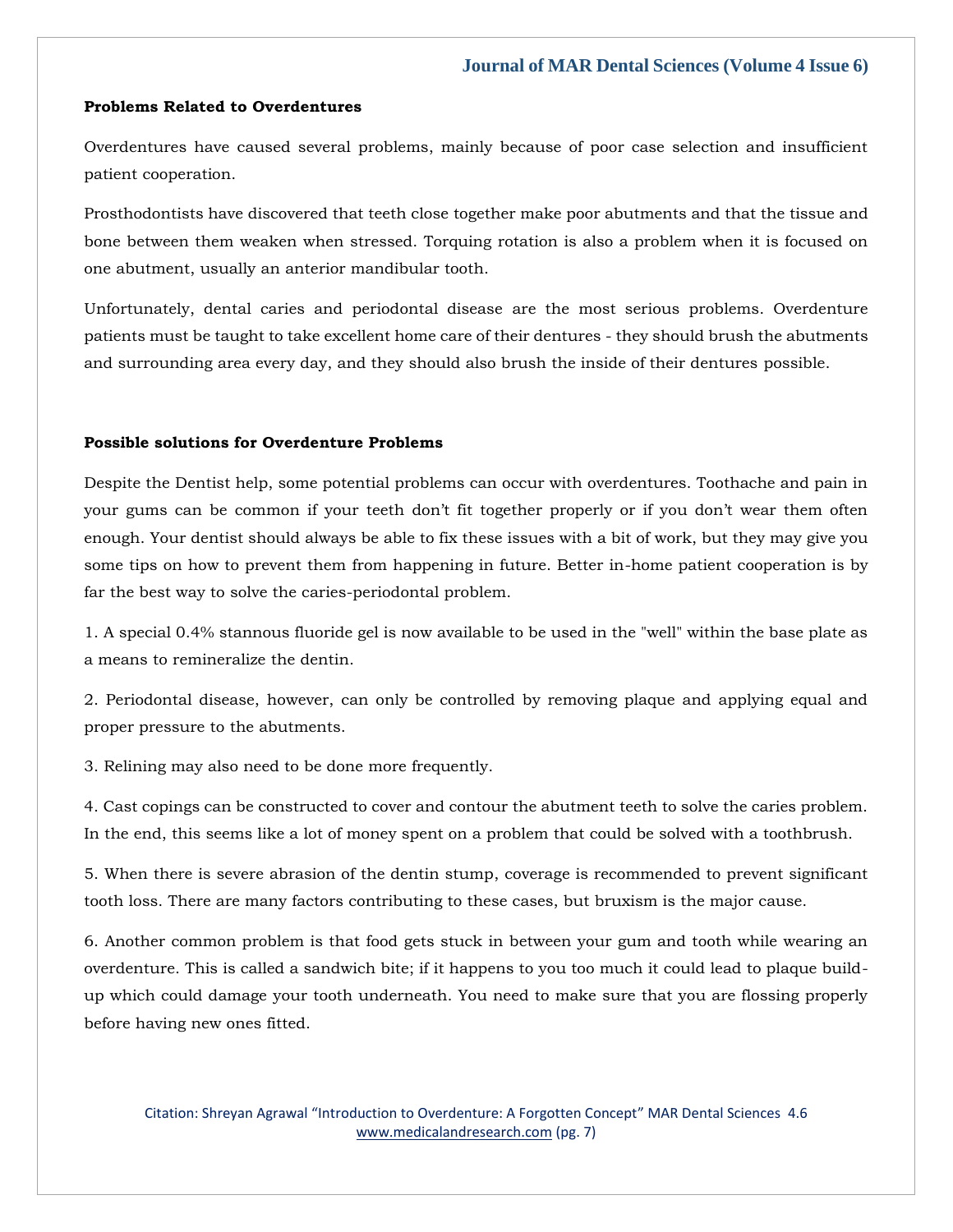#### **Overdenture and its future**

Dental therapy has benefited from the latest advancements in materials and technology adapted from other fields and applications. Today, post and core therapy are integral components of dental therapy. A cast metal post/core or a prefabricated metal post with an amalgam core was the standard technique as a restoration technique for badly broken down, endodontically treated teeth for nearly a century. Metal posts remained the standard of care into the 1990s, presumably because there were no viable alternatives, despite the imminent risk of galvanic response, corrosion, microleakage and worst of all, root fracture. Since the last decade of the 20th century, 4th and 5th generation adhesives have become readily available, making it possible for composite restorations to be greatly improved. Clinical capabilities and confidence have benefited from these advancements.

A fibre-reinforced composite endodontic post was developed, patented, and commercialized by two practising dentists in Grenoble, France, in the late 1980s using technology used in the automotive and aerospace industries. The original version of the dowel was not radiopaque nor aesthetically pleasing. but it did possess some of the ideal characteristics of a dowel, including atraumatic removal in several minutes and biocompatibility. Fibre-reinforced composite posts achieve the protective aspect, which has high strength and elasticity comparable to that of dentin: between 18 GPa and 50 GPa. As a result, the stress is distributed in a completely different way than that of metals and is more like that of natural teeth.

The radiopaque carbon fibre and nonradiopaque esthetics posts have been developed following successful comparative in vitro testing and clinical success. This post was introduced by other wellknown manufacturers who are non-radiopaque, but aesthetic. The best known of these is Para Post White and FibreKor. Posts like these, which are parallel and are typically too narrow at their coronal ends and too thick at their apical ends, make additional dentin removal necessary.

Furthermore, aesthetic posts vary from brand to brand in terms of strength, fatigue resistance, and fracture resistance in endodontically created teeth. A study by Cormier and colleagues found the esthetics RTD / Bisco post systems superior to FibreKor post systems, for example. In comparison with the Zirconia Cosmopost, the DT Light-Post exhibited better fracture resistance. Their inherent differences may be attributed to their composition, the fibre type (quartz, glass, zirconia), the amount of fibre used (37 to 64%), the matrix material (epoxy, Bis-GMA), and the manufacturing processes. One of

Citation: Shreyan Agrawal "Introduction to Overdenture: A Forgotten Concept" MAR Dental Sciences 4.6 [www.medicalandresearch.com](http://www.medicalandresearch.com/) (pg. 8)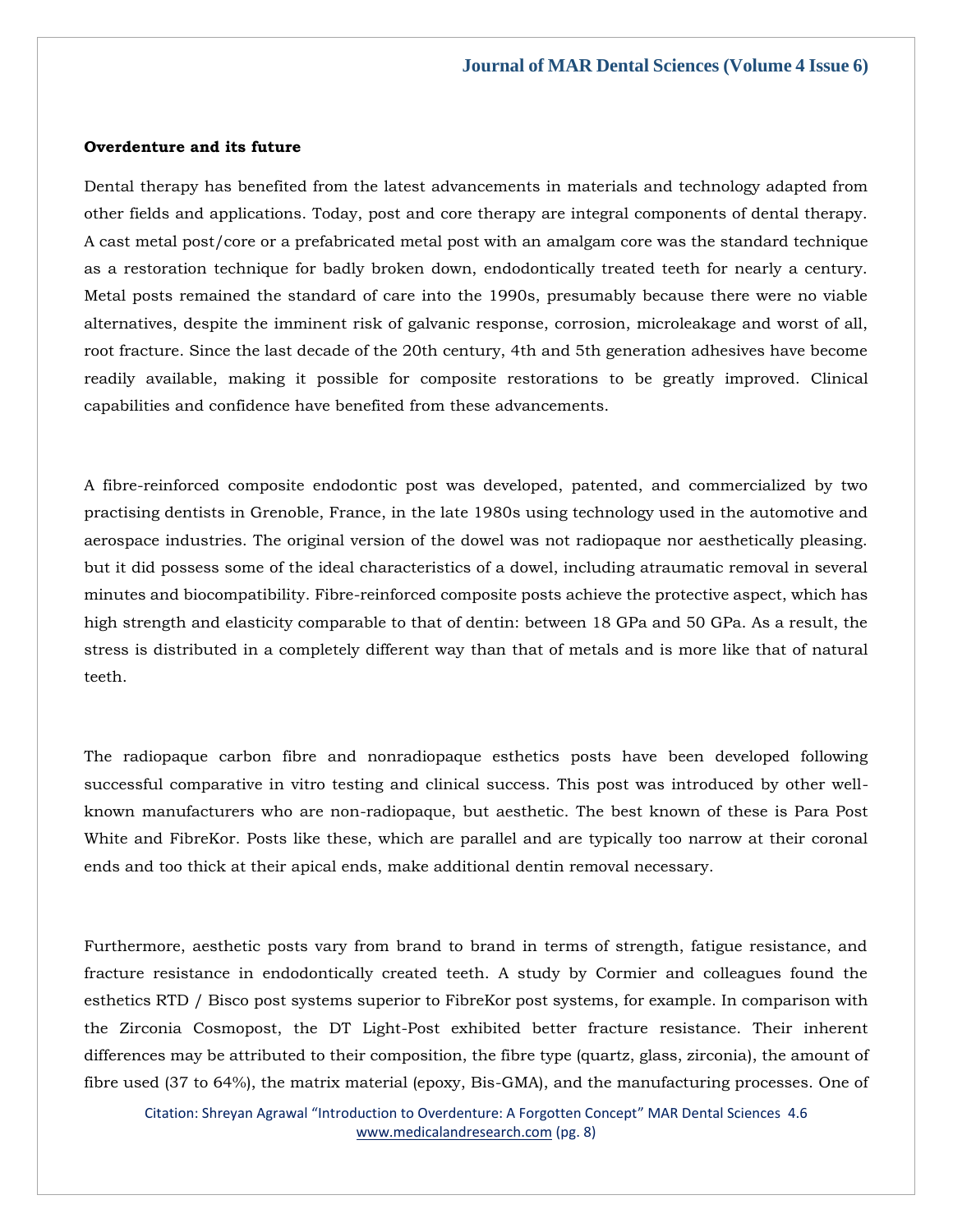the five DT Light Posts' tapered sections is located in the apical 5mm (20), another is in the next 5mm (60-100), followed by a parallel (1800) coronal section. The post meets the remaining two criteria for an ideal dowel: radiographic visibility and esthetics, along with the same desirable mechanical properties as its predecessor in carbon fibre. In addition to being highly translucent, this post can be used as a fibre-optic light guide, which will assist with the polymerization of adhesives and dual-cured cement deep inside the tooth.

With today's bonding systems, fibre posts, composite resins, and ceramics, clinicians have a wide variety of choices. To decide which dental materials to use for a given clinical situation, practitioners need to understand the chemistry and instructions of these materials. Patients' goals and needs can be met when evidence-based choices are made

# **Conclusion**

Although the restoration of endodontically treated teeth has been rationalized considerably by recently available laboratory research data, information from controlled long-term clinical trials is still needed and may be more difficult to obtain. It is important to preserve as much tooth structure as possible, particularly within the root canal, where the amount of dentin remaining may be difficult to assess. A post-and-core is used to provide retention and support for a cast restoration. It should be of adequate length for good stress distribution but not so long as to jeopardize the apical seal. The safest method to create post space is to use a warmed endodontic plugger to remove the gutta-percha. Anterior teeth, partially those with flared or elliptical canals, should be built up with a custom cast post-and-core. Amalgam can be used satisfactorily on posterior teeth, although if much coronal tooth structure is missing a casting may be preferred.

Recent advances in materials science have had a significant impact on the restoration of endodontically treated teeth. The ability to bond multiple restorative materials to each other and tooth structure will continue to revolutionize this relationship in future.

There is not one post, core or final restoration that can be used in all clinical situations. Dentistry, like the other health profession, does not have the luxury of being able to limit those variables that occur daily in our clinical practice. We must learn to work with these variables and spend less time trying to find the one that applies to all cases: the ideal restoration that can be produced for the masses. When we understand the basic concepts of how to retain the various restorative components and how to protect the remaining tooth structure, our ability to answer the numerous questions that arise during the restorative process will be facilitated and will result in final restorations that are based on sound design principles.

Citation: Shreyan Agrawal "Introduction to Overdenture: A Forgotten Concept" MAR Dental Sciences 4.6 [www.medicalandresearch.com](http://www.medicalandresearch.com/) (pg. 9)